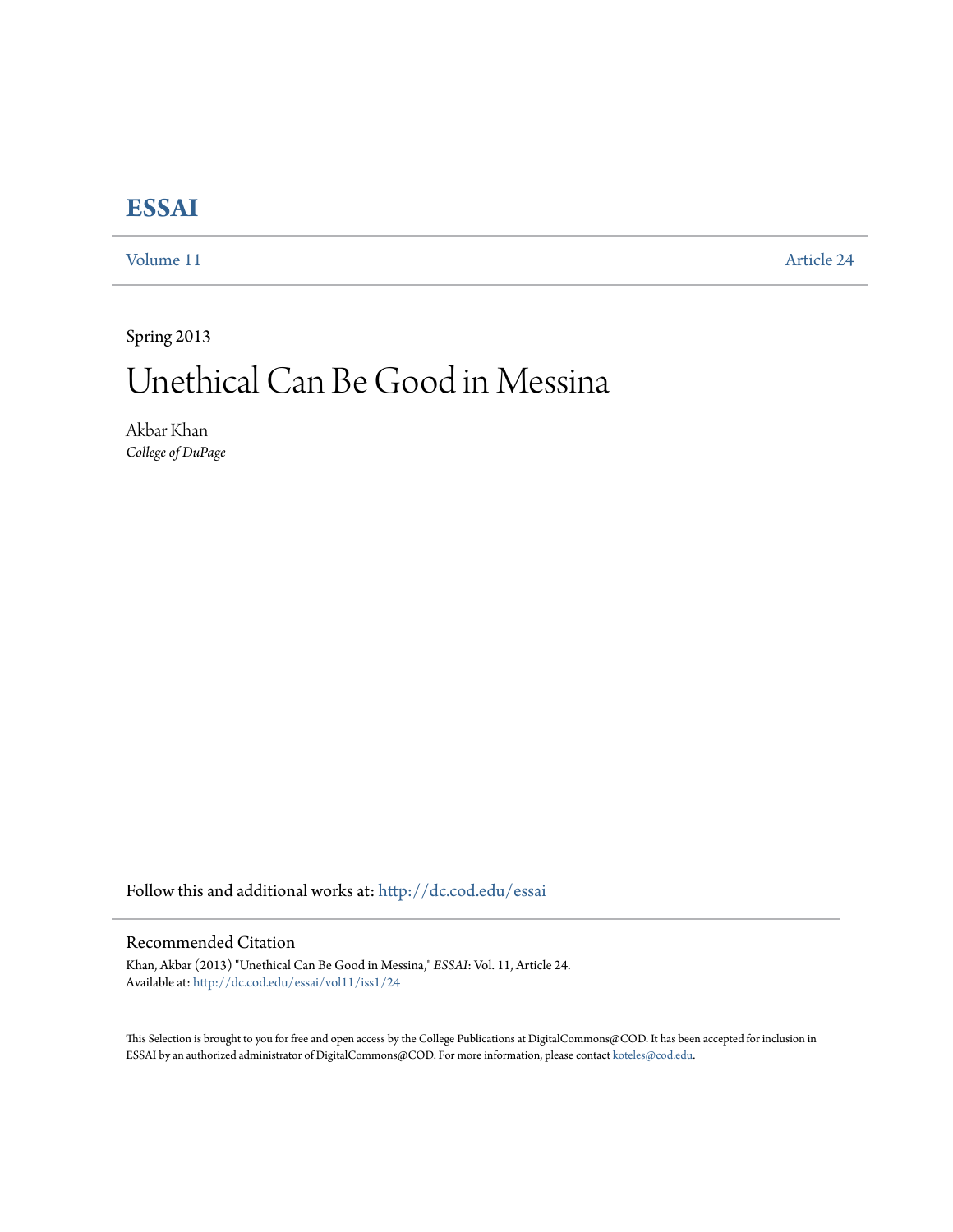Unethical Can Be Good in Messina

by Akbar Khan

(English 1102)

n Shakespeare's *Much Ado About Nothing*, there is literally much fuss about nothing, all because of one deviant character that felt jealous and wanted to ruin everyone's happiness. But many underlying meanings and themes do exist, and each carries a significant purpose. Among them are shifts in loyalty, usage of words as weapons, and miscommunication. One motif that can be clearly seen in the play is the overhearing of conversations. Shakespeare critic David Bevington says, "The word Nothing in the play's title, pronounced rather like noting in Elizabethan English, suggests a pun on the idea of overhearing..." (216). Although eavesdropping is commonly thought to be unethical, this action committed by Benedick, Beatrice, and the watchmen leads to positive outcomes. I<br>are

Many overheard conversations can be found throughout the play. One of these instances was when Benedick overhears Claudio, Don Pedro, and Leonato talking loudly about how Beatrice ―loves‖ Benedick in an attempt to make Benedick feel that Beatrice loves him and make him fall for her. Shakespeare critic Nova Myhill says, "Benedick's access to Don Pedro, Claudio, and Leonato's conversation in the orchard is based not on his success in ‗hid[ing] me in the arbour,' but his failure (II.iii.28). Three lines after Benedick conceals himself, Don Pedro asks Claudio, ‗See you where Benedick hath hid himself?' (II.iii.32), and Claudio has, 'very well, my lord' (II.iii.33)'' (295). Benedick believes that he is actually listening to a private conversation but is in fact a victim of a teasing plot. In Act 2 Scene 3, Leonato says, "By my troth, my lord, I cannot tell what to think of it, but that she loves him with an enraged affection, it is past the infinite of thought" (Shakespeare 69). Leonato is saying that Beatrice loves Benedick with such a passion that it is beyond understanding. Benedick upon hearing this refuses to believe such silliness but eventually gives in to loving Beatrice after arguing with himself. Benedick says, "I should think this a gull but that the white-bearded fellow speaks it. Knavery cannot, sure, hide himself in such reverence" (71). He's trying to think of this as a prank being played on him but then rationalizes that Leonato is a well-respected wise man and can't possibly be a jester. Benedick then falls in love with Beatrice and later on confesses his love for her, which brings about celebration. It is because of this instance that Benedick is filled with joy and expresses his feelings for Beatrice. If he hadn't found out what Beatrice felt about him, he would have continued on with his childlike attitude towards her, and any thoughts of marrying Beatrice would have never sprung into his mind.

Another instance where a person overhears a conversation is with Beatrice. Hero and Ursula are in on the plan to talk loudly about Benedick loving Beatrice so that Beatrice can fall for Benedick. Critic Myhill says, "In the parallel scene involving Beatrice, Hero tells Ursula to 'look where Beatrice like a lapwing runs /Close by the ground, to hear our conference' (III.i.24-5)..." (295). So they know that Beatrice is listening to their conversation and go on talking about how much Benedick loves her. In Act 3 Scene 1, Ursula says, "But are you sure that Benedick loves Beatrice so entirely?" (Shakespeare 85). And then Hero replies, "So says the Prince and my newtrothèd lord" (85). Ursula asks Hero if Benedick really loves Beatrice and Hero says that the Prince and her fiancé say so. Beatrice feels bad and argues with herself, like Benedick, and falls for Benedick. She says, "And Benedick, love on; I will requite thee..." (91). She wants Benedick to continue to love her and she will love him back. This furthermore reinforced their love for one another, which was a joyous outcome for them and the people of Messina. If Beatrice hadn't heard

1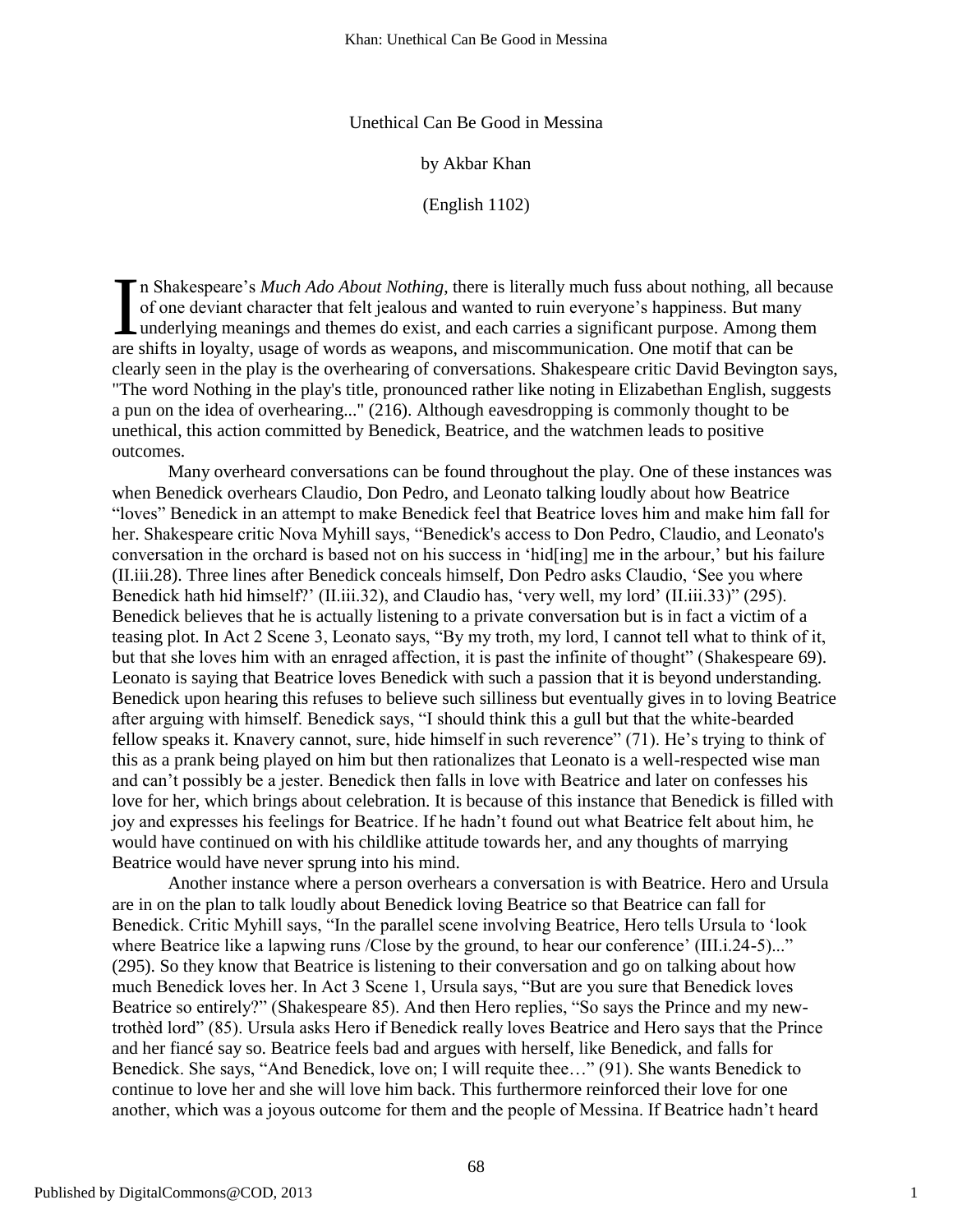this conversation, she would have continued to hold the same somewhat pitiful feelings for Benedick. More importantly, Benedick and Beatrice would have never gotten together and Beatrice would have lived on longing for a companion.

A third occurrence of an overheard conversation is where the watchmen overhear Borachio and another associate of Don John talking about how they framed Margaret and deceived Claudio and Don Pedro at the same time. Critic Bevington says, "Overhearings are constant and are essential to the process of…clarification as in the discovery by the night watch of the slander done to Hero's reputation…" (216). In Act 3 Scene 3, Borachio says, "But know that I have tonight wooed Margaret, the Lady Hero's gentlewoman, by the name of Hero..." (107). Borachio is telling Conrade that he was with Margaret in Hero's bedroom and he kept calling her "Hero" while Don Pedro and Claudio were spying from outside the bedroom window. He wanted to deceive Claudio and Don Pedro into thinking that Margaret was Hero so that Claudio can call off the marriage after feeling betrayed. The watchmen, after overhearing the slandering by the villains, capture them. They are then later on confirmed guilty of committing deception and framing Margaret, and Claudio and Hero happily reunite since she was proven innocent. The watchmen in this instance are a big factor in shaping the ending of the play. Claudio and Hero would have ended up separated and the other characters would have held negative feelings towards each other if it weren't for the watchmen.

There is an instance where the actions of eavesdropping and spying can be confused with one another and one might think that the action of "eavesdropping" leads to an undesirable or negative outcome, but this is false. Critic Bevington says, "Once again, the villainous Don John first implants the insidious suggestion in Claudio's mind, then creates an illusion entirely plausible to the senses, and finally confirms it with Borachio's testimony. What Claudio and Don Pedro have actually seen is Margaret wooed at Hero's window, shrouded in the dark of night and seen from 'afar off in the orchard'" (218). In this instance, one might think that this is an act of overhearing, but actually it is spying. Spying is secretly watching another person's actions. Eavesdropping or overhearing, on the other hand, is listening to a private conversation without permission. Bevington clearly states that Claudio and Don Pedro have "seen" what they think to be Hero, but is actually Margaret, at Hero's window. The key word used by Bevington is "seen," which is referring to watching secretly or spying and implies that Claudio and Don Pedro were spying. So this instance can be excluded from the list of overhearing instances leading to good outcomes.

For both couples, all ends well due to the overhearing of conversations. What would have ended bitterly for the couples, ended perfectly. Even though eavesdropping is wrong, it aided in uniting newfound love and reuniting resisting love after all the catastrophe. Claudio and Hero finally get married after the villains are proved guilty. And Benedick and Beatrice get back together with the help of their friends throughout the play. Their friends help them out up until the end when love poems written to one another are revealed. This is another form of overhearing because these love poems are someone else's private thoughts. So this brings about the conclusion of Beatrice's and Benedick's fate, which is a long-awaited marriage. Shakespeare critic Norrie Epstein says, "Tricked by friends into admitting their love, Beatrice and Benedick at last reluctantly do so, with Benedick's grudging offer to marry Beatrice" (89). Although eavesdropping is commonly thought to be unethical, this action committed by Benedick, Beatrice, and the watchmen leads to positive outcomes.